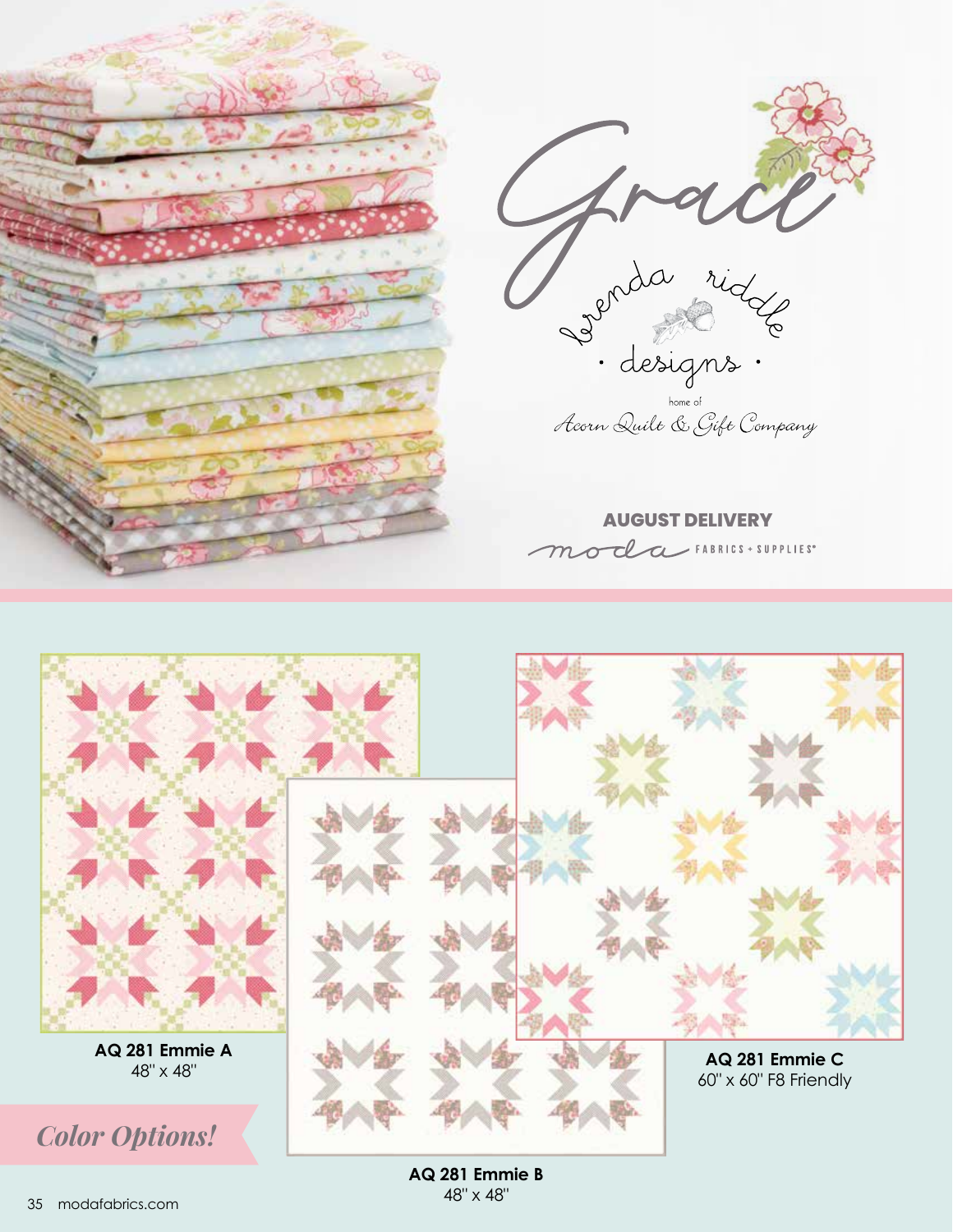Grace.

Amazing Grace.

I feel a sense of grace every time I start work on a quilt or fabric collection, and it continues until I finish. There is grace in knowing that this is my work, that I am designing with Moda.

For this collection, I wanted to revisit Ambleside, my first collection with Moda. I think of Grace as Ambleside's little sister… they are both classic and fresh at the same time. The colors and prints reflect the same crisp breath of spring. Pairing an airy linen white with soft hues of Duck Egg Blue, Willow, Blush, Sunbeam Yellow, Grace is grounded with Cobblestone Grey, and a pop of rosy Red. Create treasures for your home and those you love by surrounding yourself with Grace.

Amazing grace how went the sound... - John Newton



**Book by Brenda Riddle Available Now!**



**B1536 Acorn Cottage Book**



**AQ 280 Coming Home** 87" x 87"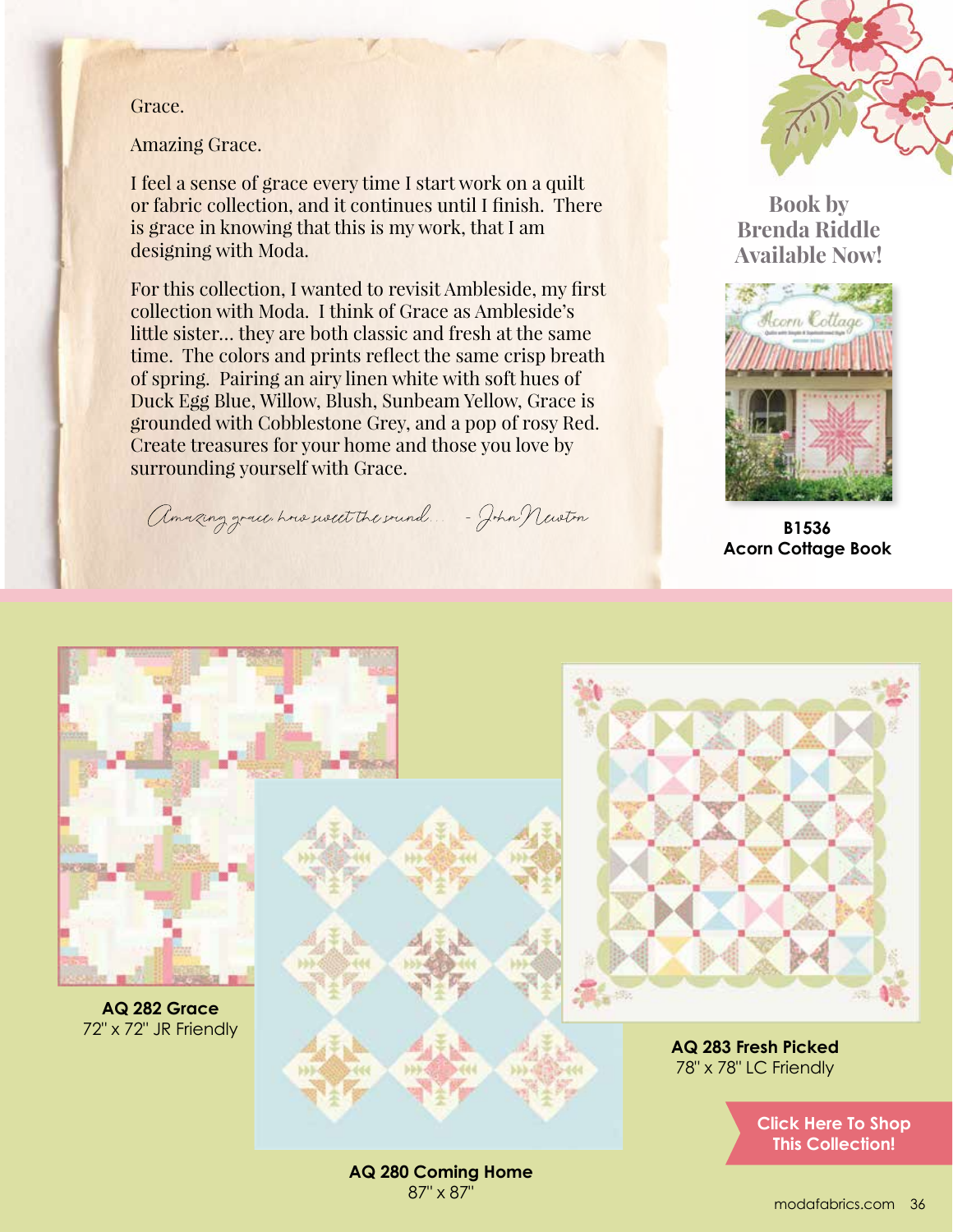brenda riddle designs J home of Acorn Quilt & Gift Company



FABRICS + SUPPLIES<sup>®</sup> **AUGUST DELIVERY**

> **PRINCESS 9900 335**

**PRINCESS**<br>9900 335

**ROSE 9900 62**

**STONE**<br>9900128 **9900 128**

**CELERY 9900 72**

**CANARY 9900 272**

**CANARY**<br>9900 272